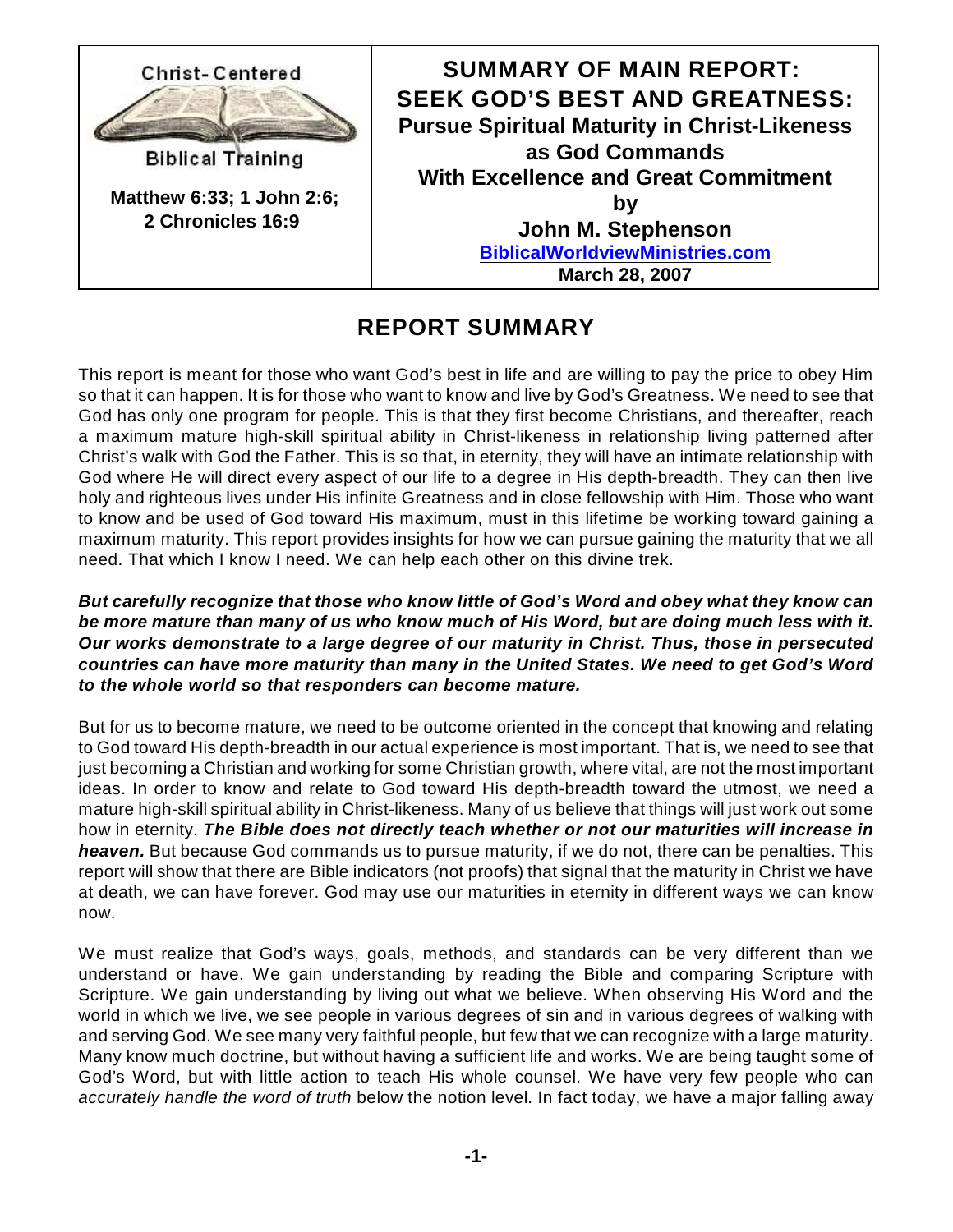## **Summary of Main Report: Seeking God's Best and Greatness**

from God's Word to do what people believe should be done.

*2 Timothy 2:15 - Be diligent to present yourself approved to God as a workman who does not need to be ashamed, handling accurately the word of truth.*

In this falling away, many of our churches today are departing from an excellence before God, going much their our own way. Many are doing good things with good results at the fundamental and human levels. But they have adopted characteristics of what many call the Church Growth Movement, consisting of seeker-friendly and emerging churches. They are departing from His best and Greatness. This is demonstrated by their going to mainly only first-level training in order to reach the youth. They are doing but little to evangelize their local areas and with a complete Gospel. As a result, they train for some Christian growth, but without also training in depth-breadth including for how we train to work toward having a maximum maturity. Thus, our churches are falling short. They are not seeking God's best and do not appreciate God's Greatness by not seeking all of what He wants done and to the degree He wants it done. They are choosing their own way and methods of doing things.

To have God's best, we should appreciate God's Greatness such that we, as believers in the Gospel (Christians), pursue maturity in Christ-likeness and *all* that God wants done with commitment and excellence. It is much-much more than just becoming Christians. We should appreciate all that is needed for the Christian life, work, and worship is in His Word. We should not take any independent action or initiative apart from His Word as many churches are doing and have been doing. He may lead us to do specific studies for maturity and specific ministries within His overall direction found in His Word.

God commands us to pursue maturity in Christ-likeness so that we can know and relate to our perfect and infinite God in His depth-breadth. This begins by learning to live as Christ lives. He is our role model. By His works, He demonstrated that the Father was in Him and He was in the Father. The works came from the Father. Only by knowing and relating to God as Christ lives can we live holy and righteously in a perfect life without sin. In eternity, we will have an intimate fellowship with Him and each other. As people say, we can glorify and enjoy Him forever. *But what are we now pursuing? Apart from this relationship, there is nothing.* 

*We must realize that for us to live perfect lives without sin, we must lives as designed by our perfect God. This life is written only in His Bible. We must realize that we do not have any ability in ourselves to live a perfect life. Thus, all of life for knowledge, direction, thinking, choice of works, and action must by necessity come from God as a source. Thus, what God has planned is that He will direct our every thought and action in eternity. We are to work toward this now. But to respond to God especially toward the maximum, we need a high-skill spiritual ability. God's purpose for this lifetime is for us to gain this ability. Thus, in order to have the best life we can have, we should pursue maturity in Christ-likeness with excellence as God commands. We should carry out the works He gave us to do in scope and breadth. Thus, we should work under God's leading and working in us to become mature in Christ, not just work for some spiritual growth. We should be outcome oriented. We should work with other churches to evangelize complete local areas, and not just do some evangelism. When we are involved in God's work of evangelism and discipleship, seeing Him change and effect lives including ours, we have great excitement in the Lord.*

*Regardless of what other churches are doing or not doing, we must pursue God's best to know and live by His Greatness. In our faithfulness, we must ensure to mature our people and engage them in area-wide evangelism. We know doubt will find ourselves in a small minority.*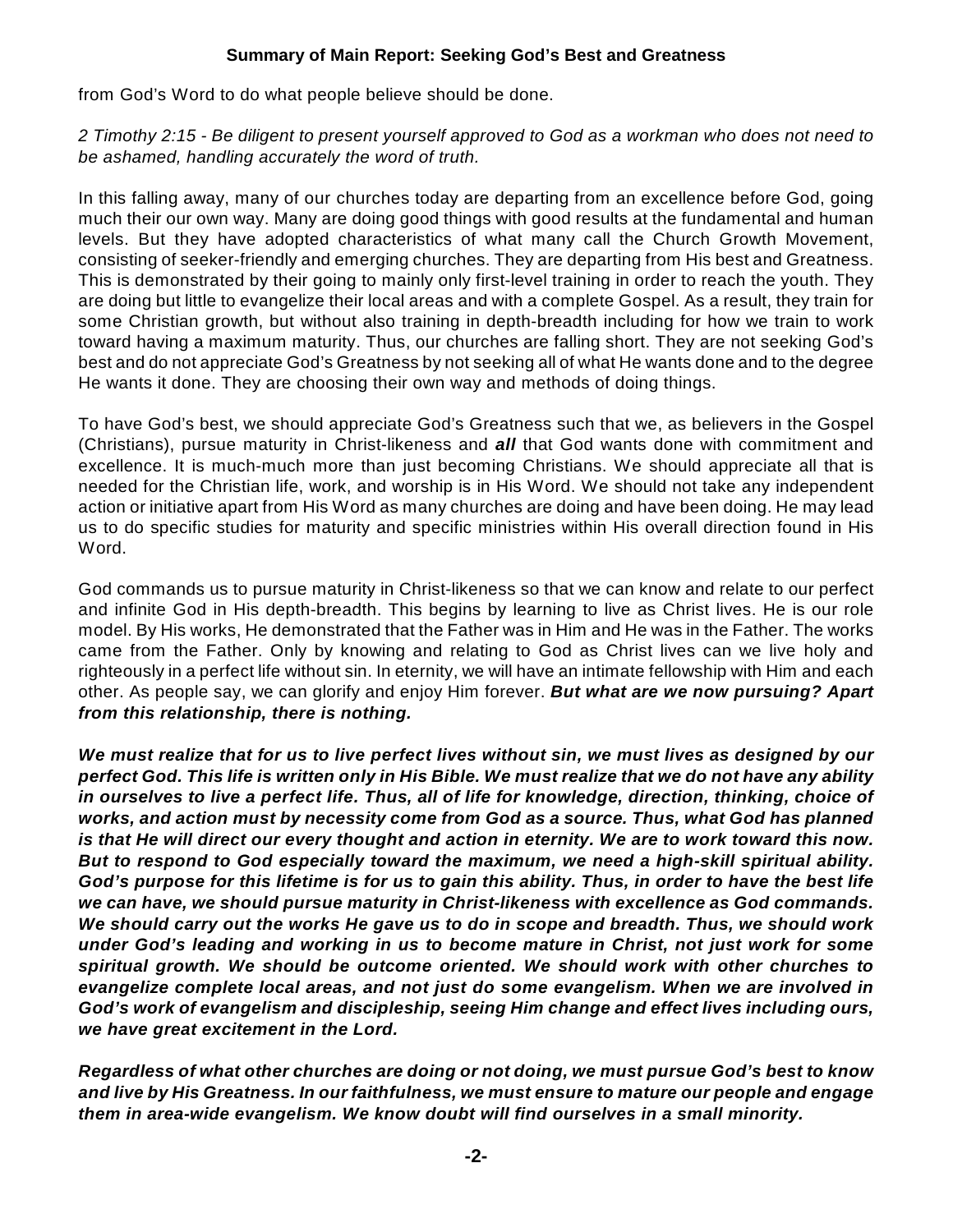Thus, the Church's main (only) job is to train and help her people, including her children and youth, to reach a maximum mature high-skill spiritual ability in Christ-likeness in relationship living. God may have given us only this lifetime to gain this maturity.

We are to live by faith in God to fulfill His promises and we activate our faith by carrying out the instructions in the promise. Thus, we are living by what comes from God as a source. When we do, then, we live without sin and we gain more revelation form God. We are to live by sacrificial love for God and each other such that we obey God commandments and serve and help each other. When we do we live holy and righteous lives abiding in God's love and know of God's heart. We can know God when we have a pure heart - no immorality. We are to be faithful with divine works, led of God. Without works, our faith is dead. God does not respond to dead faith. Without divine works from the Bible, we may not be Christians. All Christians will have some divine works.

Because God is Omnipresent, we may never see God the Father physically. He is everywhere all at once. But we can see and learn of Him spiritually, knowing His Word and by observing the Lord Jesus Christ and each other, as we live out what God the Father is working in us only from Himself as a source. This can be one of the main ways we can learn of God the Father. This is how our Lord Jesus lives. We are to live as He lives.

*In their falling away of not adequately maturing their people and doing area-wide evangelism, our churches do not recognize they are implementing satanic strategy of the dialectic process. Such action in the dialectic process is producing an immature church with a loss of biblical intellect and with a low plateau of biblical knowledge. It is leading to socialism and the endtimes world government. Our church people now are becoming quite biblically illiterate. Fewer and fewer people now know and can teach God's Word in any depth-breadth, including that of Bible prophecy.*

As this situation progresses, we are now entering into the darkest spiritual period of all history. In such action, churches are forfeiting and limiting their knowing and relating to God to the degree He desires and has planned for us both now and especially in eternity. *Church leadership is responsible for this falling away.* This falling away is leading to the endtimes Tribulation. Signs signal it can come at any time.

Churches should now take immediate action to ensure they are maturing their people, including their children and youth, and briefing them of the coming endtimes for what they can expect to happen and experience. The minimum training should consist of: (1) Christian-Faith Doctrines including God's Attributes and Greatness; (2) God's Plan for history including the spiritual warfare and endtimes prophecy; and (3) Christian-Life Relationship Principles.

Christian-Life Relationship Principles include: (1) worshiping, obeying, honoring, pleasing, and glorifying God; (2) living the godly life in relationship living patterned after Christ's walk with the Father by faith and sacrificial love; (3) helping to accomplish God's work of evangelism, discipleship, planting churches, building godly families, and reaching out to the needy; and (4) believing and standing strong on the Christian Faith Doctrines. Look for training on my web site.

But for you and I, what ever has been the past, let us have the best future we can. Let us pursue maturity with some urgency in Christ as God commands and have the best future we can.

Phillippians 3:13 - Brethren, I do not regard myself as having laid hold of it yet; but one thing I do: